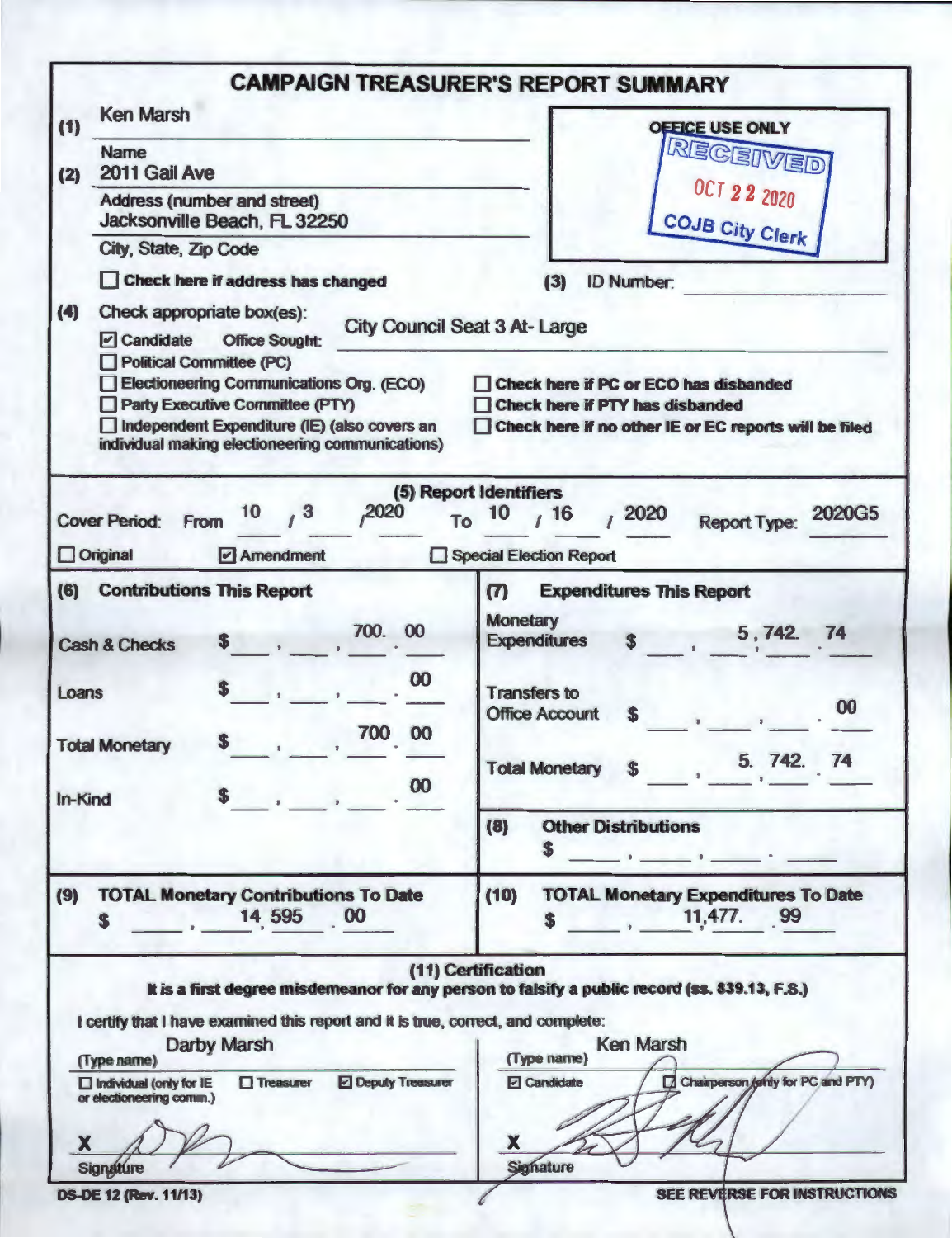## **CAMPAIGN** TREASURER'S REPORT - ITEMIZED CONTRIBUTIONS

|  | Ken Marsh |
|--|-----------|
|  |           |

| Ken Marsh        |    |   |      |         |    |    |      |                 |  |
|------------------|----|---|------|---------|----|----|------|-----------------|--|
| $(1)$ Name       |    |   |      |         |    |    |      | (2) I.D. Number |  |
|                  | 10 | 3 | 2020 |         | 10 | 16 | 2020 |                 |  |
| (3) Cover Period |    |   |      | through |    |    |      | $(4)$ Page      |  |
|                  |    |   |      |         |    |    |      |                 |  |

|                    | (5)<br>Date<br>(6)<br>Sequence | (7)<br><b>Full Name</b><br>(Last, Suffix, First, Middle)<br><b>Street Address &amp;</b>      |   | (8)<br>Contributor             | (9)<br>Contribution | (10)<br>In-kind    | (11)             | (12)                    |
|--------------------|--------------------------------|----------------------------------------------------------------------------------------------|---|--------------------------------|---------------------|--------------------|------------------|-------------------------|
| 10<br>$\mathbf{1}$ | <b>Number</b><br>3 2020        | City, State, Zip Code<br><b>Tri Dinh</b><br>3622 1st St So.<br>Jacksonville Beach<br>F 32250 |   | Type   Occupation<br>Physician | <b>Type</b><br>CAS  | <b>Description</b> | <b>Amendment</b> | <b>Amount</b><br>100.00 |
| $\overline{2}$     | 10. 4. 2020                    | <b>Robert Leslie</b><br>2309 Costa Vedra<br><b>Blvd</b><br>Jacksonville Bch<br>F 32250       | ı | <b>Retired</b>                 | <b>CAS</b>          |                    |                  | 500.00                  |
| 3                  | 10. 5. 2020                    | Nancy OGrady1420<br>1st St So<br>Jacksonville Bch<br>F 32250                                 |   | Legal                          | <b>CAS</b>          |                    |                  | 100.00                  |
|                    | $\prime$<br>$\prime$           |                                                                                              |   |                                |                     |                    |                  |                         |
|                    | $\prime$                       |                                                                                              |   |                                |                     |                    |                  |                         |
|                    |                                |                                                                                              |   |                                |                     |                    |                  |                         |
|                    |                                |                                                                                              |   |                                |                     |                    |                  |                         |

OS-OE **13 (Rev. 11/13)** SEE REVERSE FOR INSTRUCTIONS AND CODE **VALUES**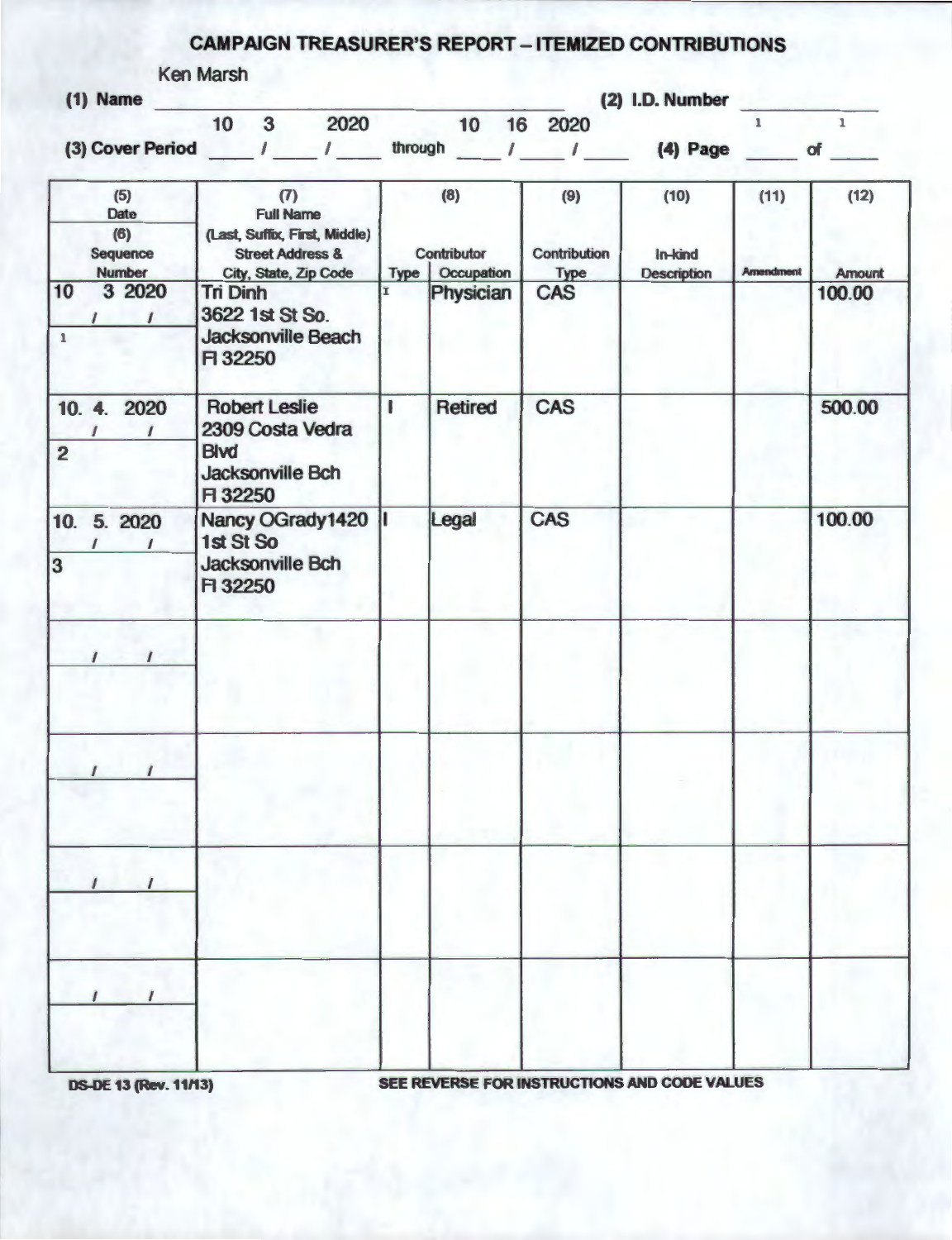| (1) Name Ken Marsh                      | 2020<br>10<br>$\mathbf{3}$                                                            | 10 16 2020                                               | (2) I.D. Number                   | 93                          |               |  |
|-----------------------------------------|---------------------------------------------------------------------------------------|----------------------------------------------------------|-----------------------------------|-----------------------------|---------------|--|
| (3) Cover Period                        | through                                                                               |                                                          | $(4)$ Page                        | $\overline{\phantom{a}}$ of |               |  |
| (5)<br><b>Date</b>                      | (7)<br><b>Full Name</b>                                                               | (8)<br>Purpose                                           | (9)                               | (10)                        | (11)          |  |
| (6)<br><b>Sequence</b><br><b>Number</b> | (Last, Suffix, First, Middle)<br><b>Street Address &amp;</b><br>City, State, Zip Code | (add office sought if<br>contribution to a<br>candidate) | <b>Expenditure</b><br><b>Type</b> | <b>Amendment</b>            | <b>Amount</b> |  |
| 10 3 2020                               | Paypal<br>2211 N. 1st St.                                                             | <b>Processing</b><br><b>Fee</b>                          | <b>CAN</b>                        |                             | 3.20          |  |
|                                         | San Jose, CA 95131                                                                    |                                                          |                                   |                             |               |  |
| 10. 3 2020<br>$\overline{2}$            | <b>Home Depot</b><br>3790 3rd St.<br><b>Jacksonville Beach FL</b>                     | <b>Sign Material</b>                                     | CAN                               |                             | 81.13         |  |
|                                         | 32250                                                                                 |                                                          |                                   |                             |               |  |
| 10.4.2020<br>3                          | Paypal<br>2211 N. 1st St.<br>San Jose, CA 95131                                       | <b>Processing Fee</b>                                    | CAN                               |                             | 14.8          |  |
| 10.52020                                | Paypal<br>2211 N. 1st St.<br>San Jose, CA 95131                                       | <b>Processing Fee</b>                                    | CAN                               |                             | 3.20          |  |
| 10.62020<br>5                           | <b>Beaches Leader</b><br>1372 Beach Blvd<br>Jacksonville Beach, FL<br>32250           | Ad                                                       | CAN                               |                             | 217.50        |  |
| 10.62020<br>6                           | <b>Better Letter Mailing Svc</b><br>4231 N Henry Blvd<br>Stockbridge, GA<br>30281     | <b>Mailers</b>                                           | CAN                               |                             | 2658.59 V     |  |
| 10.82020<br>7                           | Paypal<br>2211 N. 1st St.<br>San Jose, CA 95131                                       | <b>Processing Fee</b>                                    | <b>CAN</b>                        |                             | 10.00         |  |
| 10. 10 2020<br>8                        | Paypal<br>2211 N. 1st St.<br>San Jose, CA 95131                                       | <b>Processing Fee</b>                                    | CAN                               |                             | 20.00         |  |

OS-OE **14 (Rev.** 11113) SEE REVERSE FOR INSTRUCTIONS AND CODE VALUES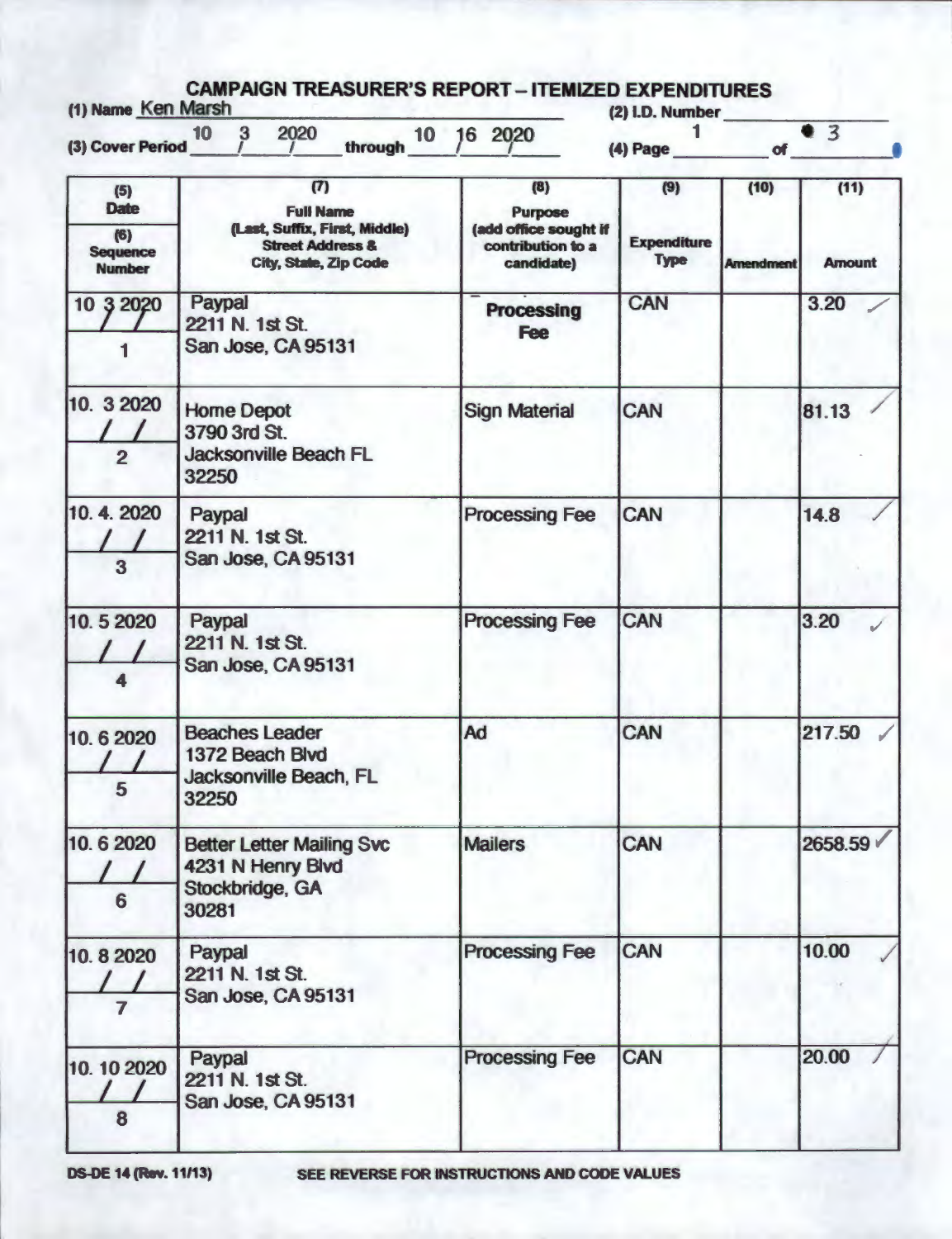| (1) Name Ken Marsh                                            | <b>CAMPAIGN TREASURER'S REPORT - ITEMIZED EXPENDITURES</b>                                                              |                                                                                   | $(2)$ I.D. Number                        |                          |                       |  |  |
|---------------------------------------------------------------|-------------------------------------------------------------------------------------------------------------------------|-----------------------------------------------------------------------------------|------------------------------------------|--------------------------|-----------------------|--|--|
| (3) Cover Period                                              | 2020<br>3<br>10<br>10 <sup>1</sup><br>through                                                                           | 16 2020                                                                           | $\mathbf{a}$<br>(4) Page                 | of                       | $\mathbf{s}$          |  |  |
| (5)<br><b>Date</b><br>(6)<br><b>Sequence</b><br><b>Number</b> | (T)<br><b>Full Name</b><br>(Last, Suffix, First, Middle)<br><b>Street Address &amp;</b><br><b>City, State, Zip Code</b> | (8)<br><b>Purpose</b><br>(add office sought if<br>contribution to a<br>candidate) | (9)<br><b>Expenditure</b><br><b>Type</b> | (10)<br><b>Amendment</b> | (11)<br><b>Amount</b> |  |  |
| 10 11 2020<br>9                                               | Paypal<br>2211 N. 1st St.<br>San Jose, CA 95131                                                                         | <b>Processing</b><br><b>Fee</b>                                                   | <b>CAN</b>                               |                          | 10.00                 |  |  |
| 10 12 2020<br>10                                              | Paypal<br>2211 N. 1st St.<br>San Jose, CA 95131                                                                         | <b>Processing Fee</b>                                                             | <b>CAN</b>                               |                          | 20.00                 |  |  |
| 10. 13.2020<br>11                                             | Paypal<br>2211 N. 1st St.<br>San Jose, CA 95131                                                                         | <b>Processing Fee</b>                                                             | <b>CAN</b>                               |                          | 20.00                 |  |  |
| 10.13 2020<br>12                                              | <b>Better Letter Mailing Svc</b><br>4231 N Henry Blvd<br>Stockbridge, GA<br>30281                                       | <b>Mailer</b>                                                                     | CAN                                      |                          | 2156.82               |  |  |
| 10.14 2020<br>13                                              | <b>Beaches Leader</b><br>1372 Beach Blvd<br>Jacksonville Beach. FL<br>32250                                             | Ad                                                                                | <b>CAN</b>                               |                          | 267.50<br>V           |  |  |
| 10.142020<br>14                                               | Jamie Borders Design<br>2215 S 3rd St<br><b>Jacksonville Beach FL</b><br>32250                                          | <b>Mailer Design</b>                                                              | <b>CAN</b>                               |                          | 200.00                |  |  |
| 10.14 2020<br>15                                              | Paypal<br>2211 N. 1st St.<br>San Jose, CA 95131                                                                         | <b>Processing Fee</b>                                                             | <b>CAN</b>                               |                          | 20.00                 |  |  |
| 10.15 2020<br>16                                              | Paypal<br>2211 N. 1st St.<br>San Jose, CA 95131                                                                         | <b>Processing Fee</b>                                                             | <b>CAN</b>                               |                          | 20.00                 |  |  |